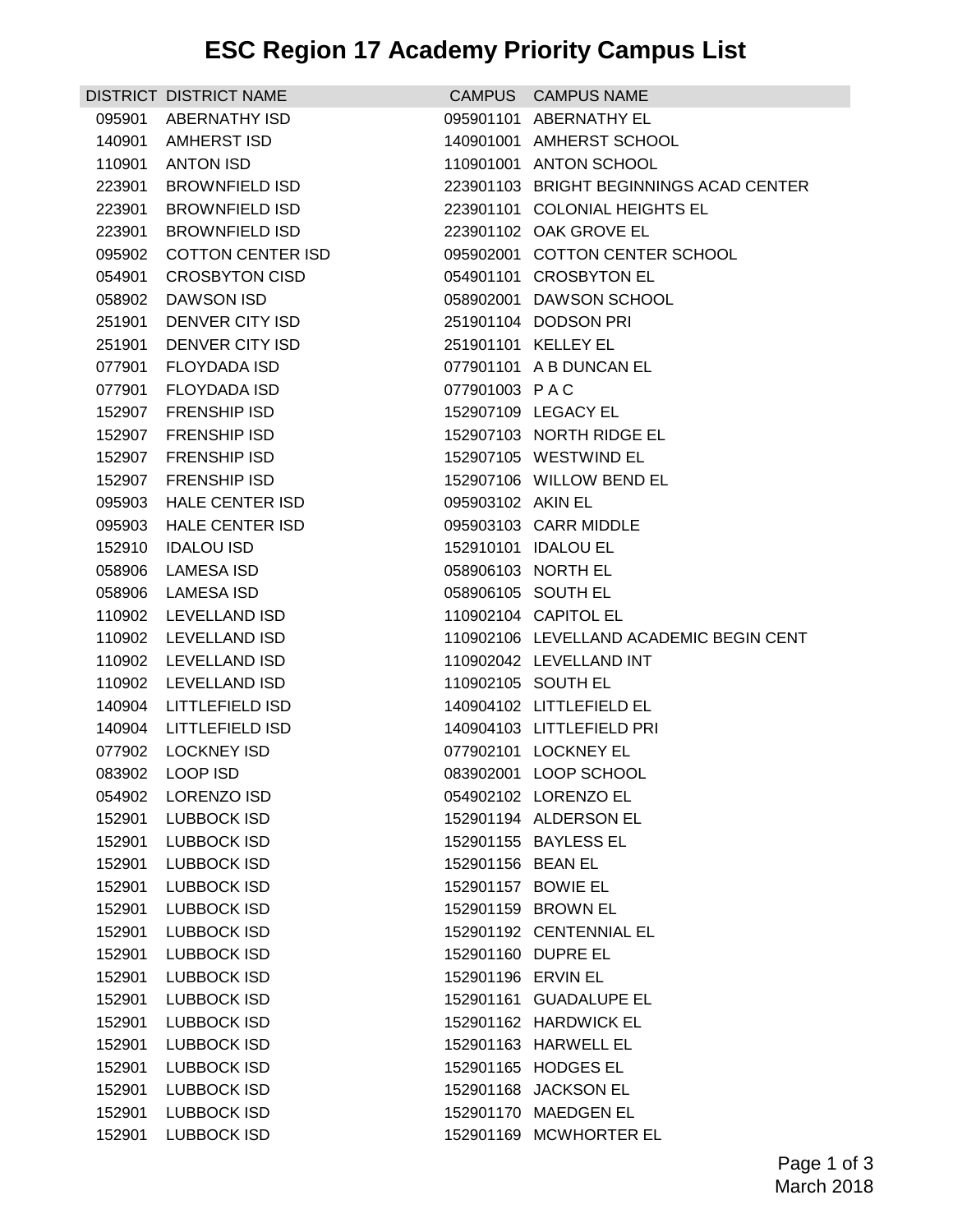|        | DISTRICT DISTRICT NAME    |                    | CAMPUS CAMPUS NAME                |
|--------|---------------------------|--------------------|-----------------------------------|
| 152901 | <b>LUBBOCK ISD</b>        |                    | 152901174 OVERTON EL              |
| 152901 | LUBBOCK ISD               |                    | 152901176 PARSONS EL              |
| 152901 | <b>LUBBOCK ISD</b>        |                    | 152901177 RAMIREZ EL              |
| 152901 | <b>LUBBOCK ISD</b>        |                    | 152901193 ROBERTS EL              |
| 152901 | LUBBOCK ISD               | 152901178 RUSH EL  |                                   |
| 152901 | <b>LUBBOCK ISD</b>        |                    | 152901180 STEWART EL              |
| 152901 | <b>LUBBOCK ISD</b>        |                    | 152901183 WATERS EL               |
| 152901 | LUBBOCK ISD               |                    | 152901184 WESTER EL               |
| 152901 | <b>LUBBOCK ISD</b>        |                    | 152901186 WHEELOCK EL             |
| 152901 | <b>LUBBOCK ISD</b>        |                    | 152901188 WILLIAMS EL             |
| 152901 | <b>LUBBOCK ISD</b>        |                    | 152901190 WOLFFARTH EL            |
| 152901 | <b>LUBBOCK ISD</b>        |                    | 152901191 WRIGHT EL               |
| 152906 | LUBBOCK-COOPER ISD        |                    | 152906103 LUBBOCK-COOPER NORTH EL |
| 152906 | LUBBOCK-COOPER ISD        |                    | 152906101 LUBBOCK-COOPER SOUTH EL |
| 223902 | <b>MEADOW ISD</b>         |                    | 223902001 MEADOW SCHOOL           |
| 040901 | <b>MORTON ISD</b>         |                    | 040901001 MORTON SCHOOL           |
| 173901 | MOTLEY COUNTY ISD         |                    | 173901001 MOTLEY COUNTY SCHOOL    |
| 009901 | <b>MULESHOE ISD</b>       |                    | 009901103 DILLMAN EL              |
| 009901 | <b>MULESHOE ISD</b>       |                    | 009901101 MARY DESHAZO EL         |
| 152902 | NEW DEAL ISD              |                    | 152902101 NEW DEAL EL             |
| 152902 | NEW DEAL ISD              |                    | 152902041 NEW DEAL MIDDLE         |
| 153903 | O'DONNELL ISD             |                    | 153903001 O'DONNELL SCHOOL        |
| 140905 | <b>OLTON ISD</b>          |                    | 140905102 HP WEBB EL              |
| 051901 | PADUCAH ISD               |                    | 051901001 PADUCAH SCHOOL          |
| 063906 | <b>PATTON SPRINGS ISD</b> |                    | 063906001 PATTON SPRINGS SCHOOL   |
| 095904 | PETERSBURG ISD            |                    | 095904001 PETERSBURG SCHOOL       |
| 251902 | <b>PLAINS ISD</b>         |                    | 251902101 PLAINS EL               |
| 095905 | <b>PLAINVIEW ISD</b>      |                    | 095905102 COLLEGE HILL EL         |
| 095905 | <b>PLAINVIEW ISD</b>      |                    | 095905103 EDGEMERE EL             |
|        | 095905 PLAINVIEW ISD      |                    | 095905105 HIGHLAND EL             |
| 095905 | PLAINVIEW ISD             |                    | 095905106 HILLCREST EL            |
| 095905 | PLAINVIEW ISD             |                    | 095905108 LA MESA EL              |
| 095905 | <b>PLAINVIEW ISD</b>      |                    | 095905109 THUNDERBIRD EL          |
| 085902 | POST ISD                  | 085902101 POST EL  |                                   |
| 054903 | <b>RALLS ISD</b>          | 054903102 RALLS EL |                                   |
| 152802 | RISE ACADEMY              |                    | 152802101 RISE ACADEMY            |
| 152908 | ROOSEVELT ISD             |                    | 152908101 ROOSEVELT EL            |
| 110905 | ROPES ISD                 |                    | 110905001 ROPES SCHOOL            |
| 058909 | <b>SANDS CISD</b>         |                    | 058909001 SANDS CISD              |
| 083901 | <b>SEAGRAVES ISD</b>      |                    | 083901001 SEAGRAVES SCHOOLS       |
| 083903 | <b>SEMINOLE ISD</b>       |                    | 083903101 SEMINOLE EL             |
| 083903 | <b>SEMINOLE ISD</b>       |                    | 083903102 SEMINOLE PRI            |
| 083903 | <b>SEMINOLE ISD</b>       |                    | 083903103 YOUNG EL                |
| 152909 | <b>SHALLOWATER ISD</b>    |                    | 152909101 SHALLOWATER EL          |
| 152909 | <b>SHALLOWATER ISD</b>    |                    | 152909102 SHALLOWATER INT         |
| 152903 | <b>SLATON ISD</b>         |                    | 152903103 CATHELENE THOMAS EL     |